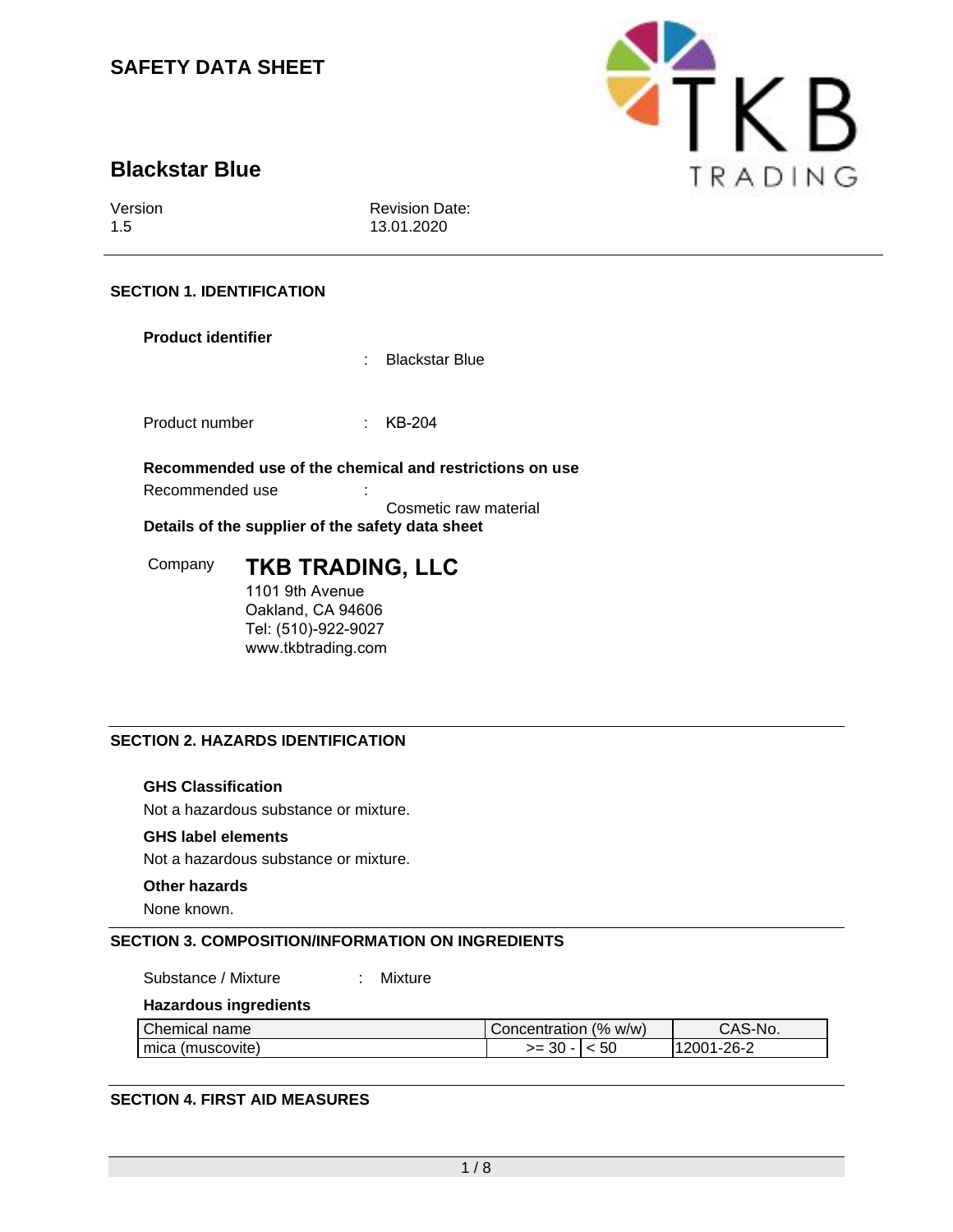# **Blackstar Blue**



| Version<br>1.5 |                                                                   | 그는 아이가 나면 어떻게 하는 사람들이 없어 보이지 않았다. 이 사람은 아이가 있어 있어.<br><b>Revision Date:</b><br>13.01.2020 |
|----------------|-------------------------------------------------------------------|-------------------------------------------------------------------------------------------|
|                | If inhaled                                                        | Fresh air.                                                                                |
|                | In case of skin contact                                           | : Take off immediately all contaminated clothing. Rinse skin<br>with water/shower.        |
|                | In case of eye contact                                            | : Rinse out with plenty of water.<br>Remove contact lenses.                               |
|                | If swallowed                                                      | Make victim drink water (two glasses at most). Consult doctor<br>if feeling unwell.       |
|                | Most important symptoms<br>and effects, both acute and<br>delayed | : We have no description of any toxic symptoms.                                           |
|                | Notes to physician                                                | : No information available.                                                               |

# **SECTION 5. FIRE-FIGHTING MEASURES**

| Suitable extinguishing media             | $\sim 100$ | Use extinguishing measures that are appropriate to local<br>circumstances and the surrounding environment. |
|------------------------------------------|------------|------------------------------------------------------------------------------------------------------------|
| Unsuitable extinguishing<br>media        |            | : For this substance/mixture no limitations of extinguishing<br>agents are given.                          |
| Specific hazards during fire<br>fighting |            | : Not combustible.                                                                                         |
|                                          |            | Ambient fire may liberate hazardous vapors.                                                                |
| Further information<br>for fire-fighters |            | none<br>Special protective equipment : In the event of fire, wear self-contained breathing apparatus.      |

# **SECTION 6. ACCIDENTAL RELEASE MEASURES**

| Personal precautions,<br>protective equipment and<br>emergency procedures | Advice for non-emergency personnel:<br>Avoid inhalation of dusts.<br>Evacuate the danger area, observe emergency procedures,<br>consult an expert.<br>Advice for emergency responders:<br>Protective equipment see section 8.<br>Indications about waste treatment see section 13. |
|---------------------------------------------------------------------------|------------------------------------------------------------------------------------------------------------------------------------------------------------------------------------------------------------------------------------------------------------------------------------|
| Environmental precautions                                                 | No special precautionary measures necessary.                                                                                                                                                                                                                                       |
| Methods and materials for<br>containment and cleaning up                  | Observe possible material restrictions (see sections 7 and 10).<br>Take up dry. Dispose of properly. Clean up affected area.<br>Avoid generation of dusts.                                                                                                                         |

# **SECTION 7. HANDLING AND STORAGE**

# **Precautions for safe handling**

| Advice on safe handling | Observe label precautions. |
|-------------------------|----------------------------|
|                         |                            |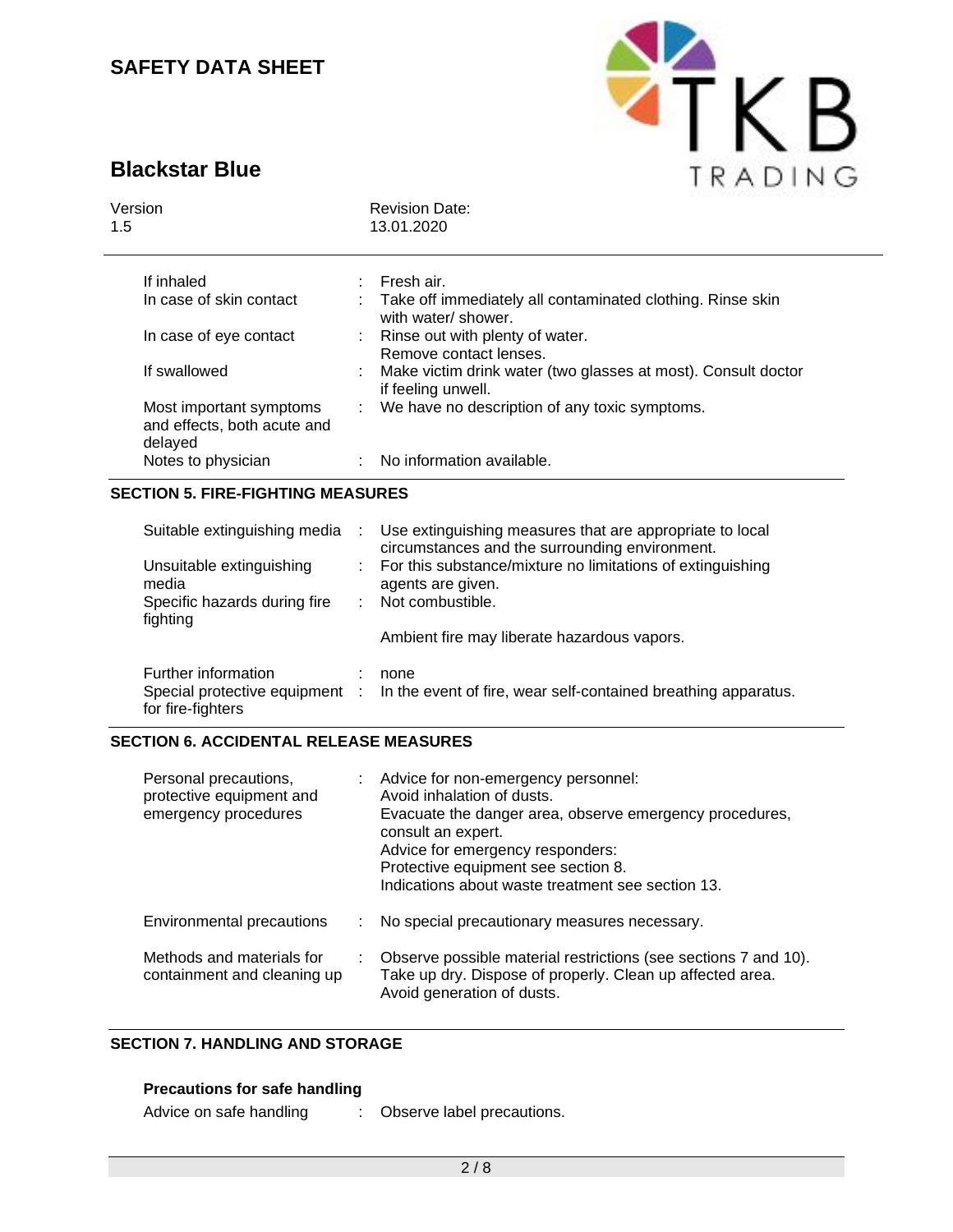

# **Blackstar Blue**

Version 1.5

Revision Date: 13.01.2020

### **Conditions for safe storage, including any incompatibilities**

Storage conditions : Tightly closed.

Dry. Risks from decomposition products: see section 10

# **SECTION 8. EXPOSURE CONTROLS/PERSONAL PROTECTION**

| Components                                | CAS-No.    | Value type<br>(Form of<br>exposure)                 | Control<br>parameters /<br>Permissible<br>concentration | <b>Basis</b>     |
|-------------------------------------------|------------|-----------------------------------------------------|---------------------------------------------------------|------------------|
| General threshold limit value<br>for dust | 42945      | TWA (total<br>dust)                                 | 50 Million<br>particles per cubic<br>foot               | OSHA Z-3         |
|                                           |            | TWA (total<br>dust)                                 | 15 mg/m3                                                | OSHA Z-3         |
|                                           |            | <b>TWA</b><br>(respirable<br>fraction)              | $5$ mg/m $3$                                            | OSHA Z-3         |
|                                           |            | <b>TWA</b><br>(respirable<br>fraction)              | 15 Million<br>particles per cubic<br>foot               | OSHA Z-3         |
| mica (muscovite)                          | 12001-26-2 | <b>TWA</b><br>(Respirable<br>particulate<br>matter) | $3$ mg/m $3$                                            | <b>ACGIH</b>     |
|                                           |            | TWA (Dust)                                          | 20 Million<br>particles per cubic<br>foot               | OSHA Z-3         |
|                                           |            | <b>TWA</b><br>(Respirable)                          | $3$ mg/m $3$                                            | <b>NIOSH REL</b> |
|                                           |            | <b>TWA</b><br>(respirable<br>dust fraction)         | $3$ mg/m $3$                                            | OSHA P0          |

**Engineering measures** : Technical measures and appropriate working operations should be given priority over the use of personal protective equipment. See section 7.

#### **Personal protective equipment**

| Respiratory protection<br>Hand protection | required when dusts are generated.                                                                                                             |
|-------------------------------------------|------------------------------------------------------------------------------------------------------------------------------------------------|
| <b>Additional Protection</b>              | : Chemical-resistant, impervious gloves complying with an<br>approved standard should be worn at all times when handling<br>chemical products. |
| Eye protection                            | : Safety glasses                                                                                                                               |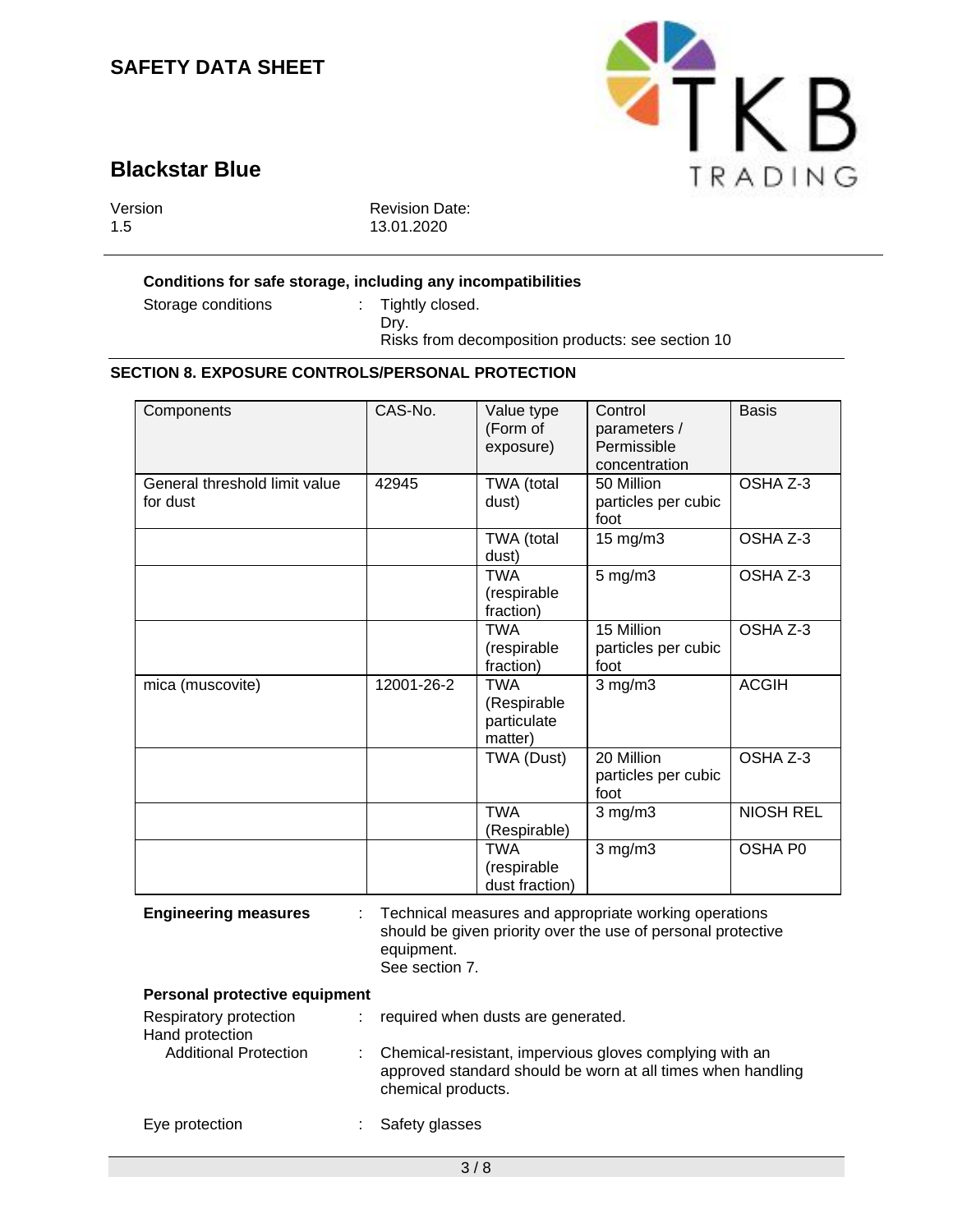

# **Blackstar Blue**

| Version<br>1.5                                     | <b>Revision Date:</b><br>13.01.2020                                            |
|----------------------------------------------------|--------------------------------------------------------------------------------|
| Hygiene measures                                   | Change contaminated clothing. Wash hands after working<br>÷<br>with substance. |
| <b>SECTION 9. PHYSICAL AND CHEMICAL PROPERTIES</b> |                                                                                |
| Physical state                                     | powder                                                                         |
| Form                                               | solid                                                                          |
| Color                                              | dark blue                                                                      |
| Odor                                               | odorless                                                                       |
| Odor Threshold                                     | Not applicable                                                                 |
| pH                                                 | $5.0 - 9.0$<br>at 100 g/l<br>68 °F (20 °C)<br>(slurry)                         |
| Melting point                                      | No information available.                                                      |
| Boiling point/boiling range                        | Not applicable                                                                 |
| Flash point                                        | Not applicable                                                                 |
| Evaporation rate                                   | No information available.                                                      |
| Flammability (solid, gas)                          | The product is not flammable.                                                  |
| Lower explosion limit                              | Not applicable                                                                 |
| Upper explosion limit                              | Not applicable                                                                 |
| Vapor pressure                                     | Not applicable                                                                 |
| Relative vapor density                             | Not applicable                                                                 |
| Density                                            | $3.0 - 3.2$ g/cm3<br>at 68 °F (20 °C)                                          |
| Relative density                                   | No information available.                                                      |
| Water solubility                                   | at 68 °F (20 °C)<br>practically insoluble                                      |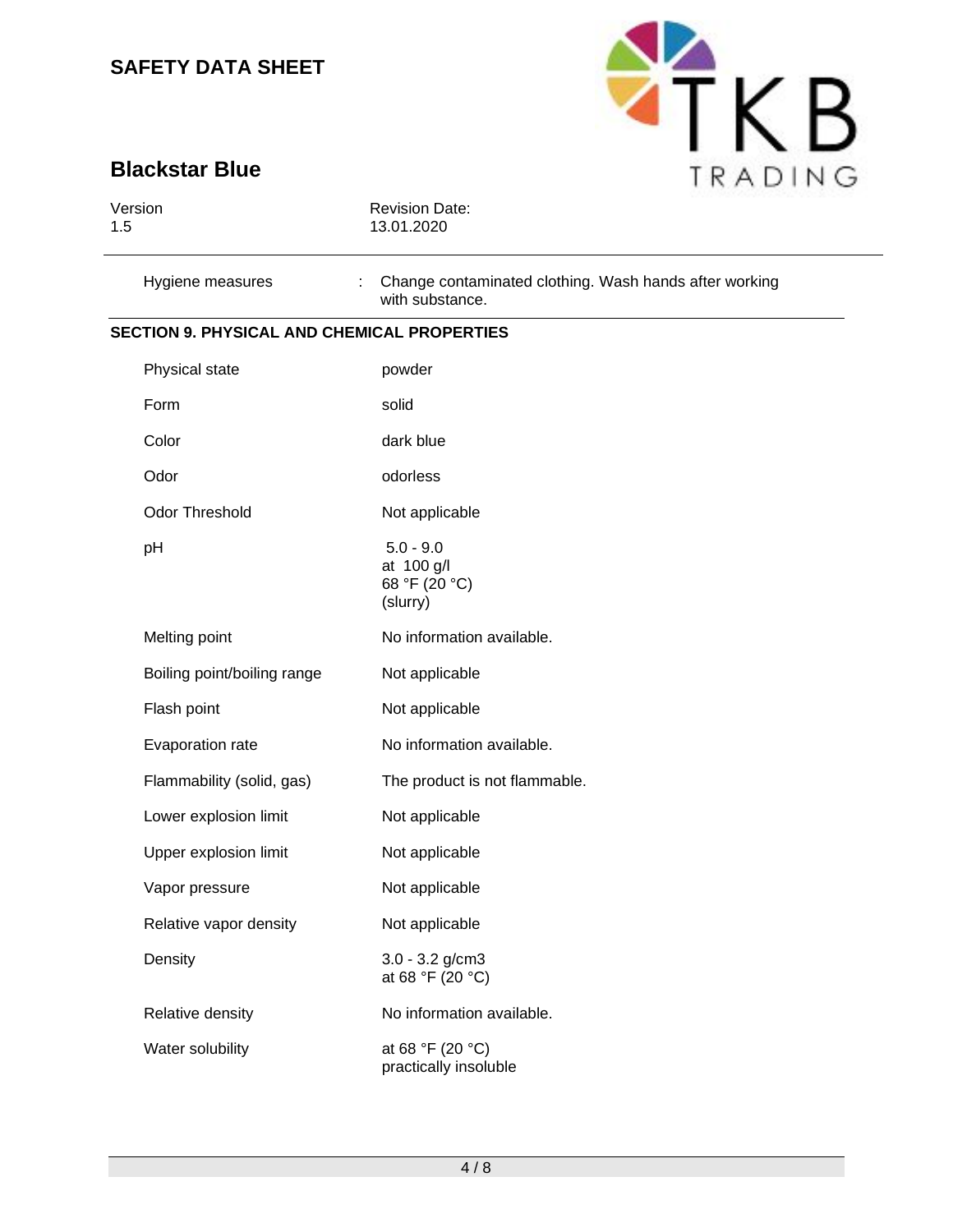

# **Blackstar Blue**

| Version<br>1.5                             | <b>Revision Date:</b><br>13.01.2020                |  |  |
|--------------------------------------------|----------------------------------------------------|--|--|
| Partition coefficient: n-<br>octanol/water | Not applicable                                     |  |  |
| Autoignition temperature                   | Not applicable                                     |  |  |
| Decomposition temperature                  | No information available.                          |  |  |
| Viscosity, dynamic                         | Not applicable                                     |  |  |
| <b>Explosive properties</b>                | Not classified as explosive.                       |  |  |
| Oxidizing properties                       | none                                               |  |  |
| <b>Bulk density</b>                        | 390 - 430 kg/m3                                    |  |  |
| Particle size                              | $10.0 - 60.0 \,\text{\mu m}$<br>Particle size      |  |  |
|                                            | $18.0 - 25.0 \,\text{\mu m}$<br>Mean particle size |  |  |

# **SECTION 10. STABILITY AND REACTIVITY**

| Reactivity<br>Chemical stability              |   | See below<br>: The product is chemically stable under standard ambient<br>conditions (room temperature). |
|-----------------------------------------------|---|----------------------------------------------------------------------------------------------------------|
| Possibility of hazardous<br>reactions         |   | : no information available                                                                               |
| Conditions to avoid<br>Incompatible materials | ÷ | no information available<br>no information available                                                     |
| Hazardous decomposition<br>products           |   | no information available                                                                                 |

# **SECTION 11. TOXICOLOGICAL INFORMATION**

### **Information on toxicological effects**

| <b>Product</b>  |                                                                                                                                                                |
|-----------------|----------------------------------------------------------------------------------------------------------------------------------------------------------------|
| Carcinogenicity |                                                                                                                                                                |
| <b>IARC</b>     | No ingredient of this product present at levels greater than or<br>equal to 0.1% is identified as probable, possible or confirmed<br>human carcinogen by IARC. |
| <b>OSHA</b>     | No component of this product present at levels greater than or<br>equal to 0.1% is on OSHA's list of regulated carcinogens.                                    |
| <b>NTP</b>      | No ingredient of this product present at levels greater than or                                                                                                |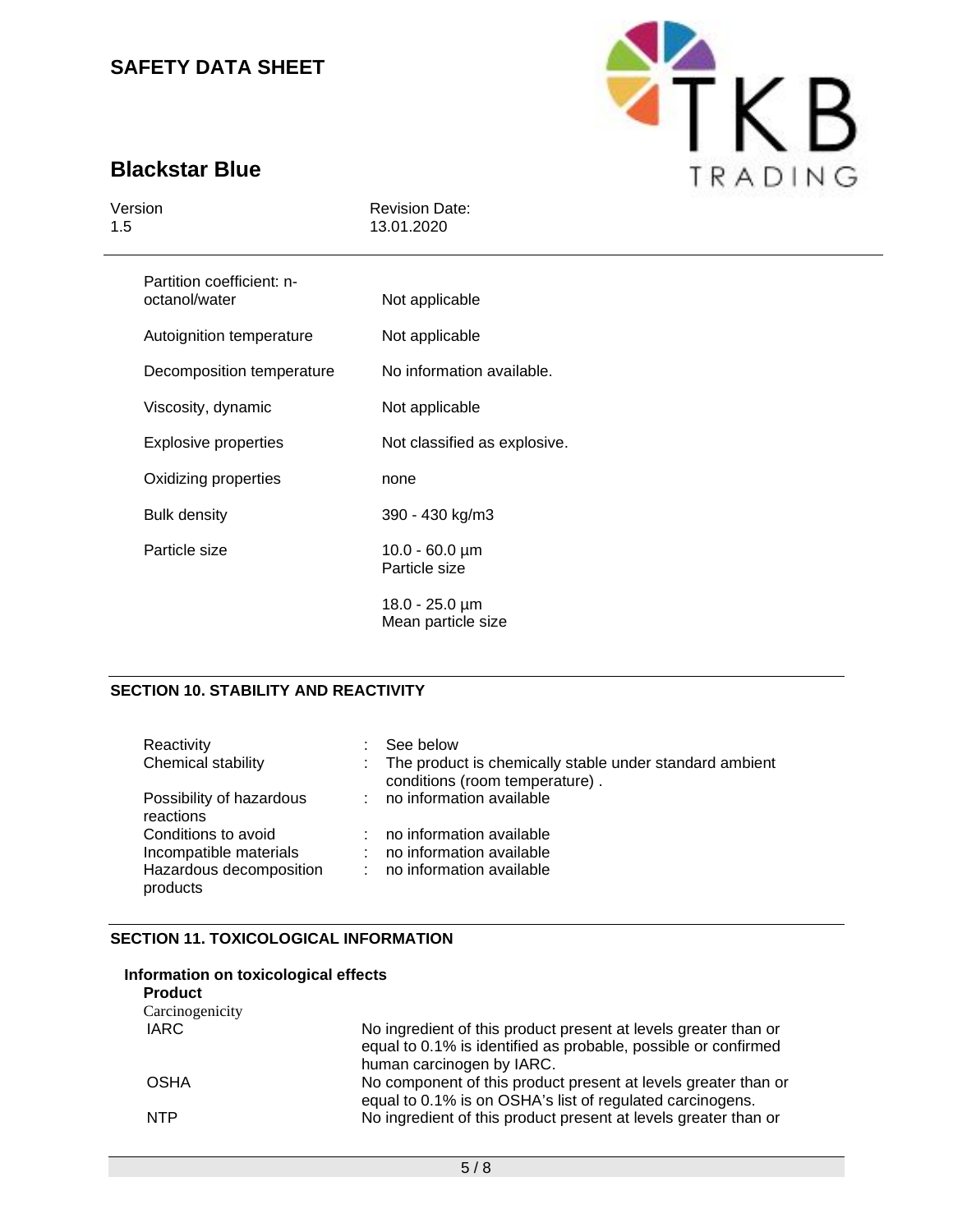# **Blackstar Blue**



Revision Date: 13.01.2020

equal to 0.1% is identified as a known or anticipated carcinogen by NTP.

PTKB

TRADING

*Likely route of exposure* Inhalation, Eye contact, Skin contact, Ingestion

# **Experience with human exposure**

Other Relevant Toxicity Information:

The results of animal experiments using pigments of this type indicate no toxicologically relevant properties. Since the substance is poorly absorbed, no hazardous properties are to be anticipated. Inhalation of the dusts should be avoided as even inert dusts may impair respiratory organ functions. The individual test results were as follows: skin tolerance (rabbit): no irritant effect; eye irritation test (rabbit): no irritant effect; sensitization test (guinea pig): no sensitizing potential. LD##<sub>0</sub>(oral, rat): not determinable; all animals still alive after 15,000 mg/kg. Subchronic toxicity (rat): no appreciable findings up to 50 000 ppm.

Chronic toxicity (rat): 5 % of the product added to the feed for a period of 2.5 years did not show any toxicological changes or carcinogenic effects in animals.

 $LC<sub>50</sub>$  (inhalational, rat): male animals: between 4.6 and 14.9 mg/l air; female animals:  $> 14.9$ mg/l air.

The product did not show any genotoxic effects in the micronucleus test carried out in rats in concentrations of up to 2000 mg/kg (limit test).

Handle in accordance with good industrial hygiene and safety practice.

### **Components**

*mica (muscovite) (12001-26-2):*

No information available.

### **SECTION 12. ECOLOGICAL INFORMATION**

**Ecotoxicity Product**

#### **Persistence and degradability** No information available.

### **Bioaccumulative potential** *Partition coefficient: n-octanol/water*

Not applicable

### **Mobility in soil**

No information available.

### *Additional ecological information*

No ecological problems are to be expected when the product is handled and used with due care and attention.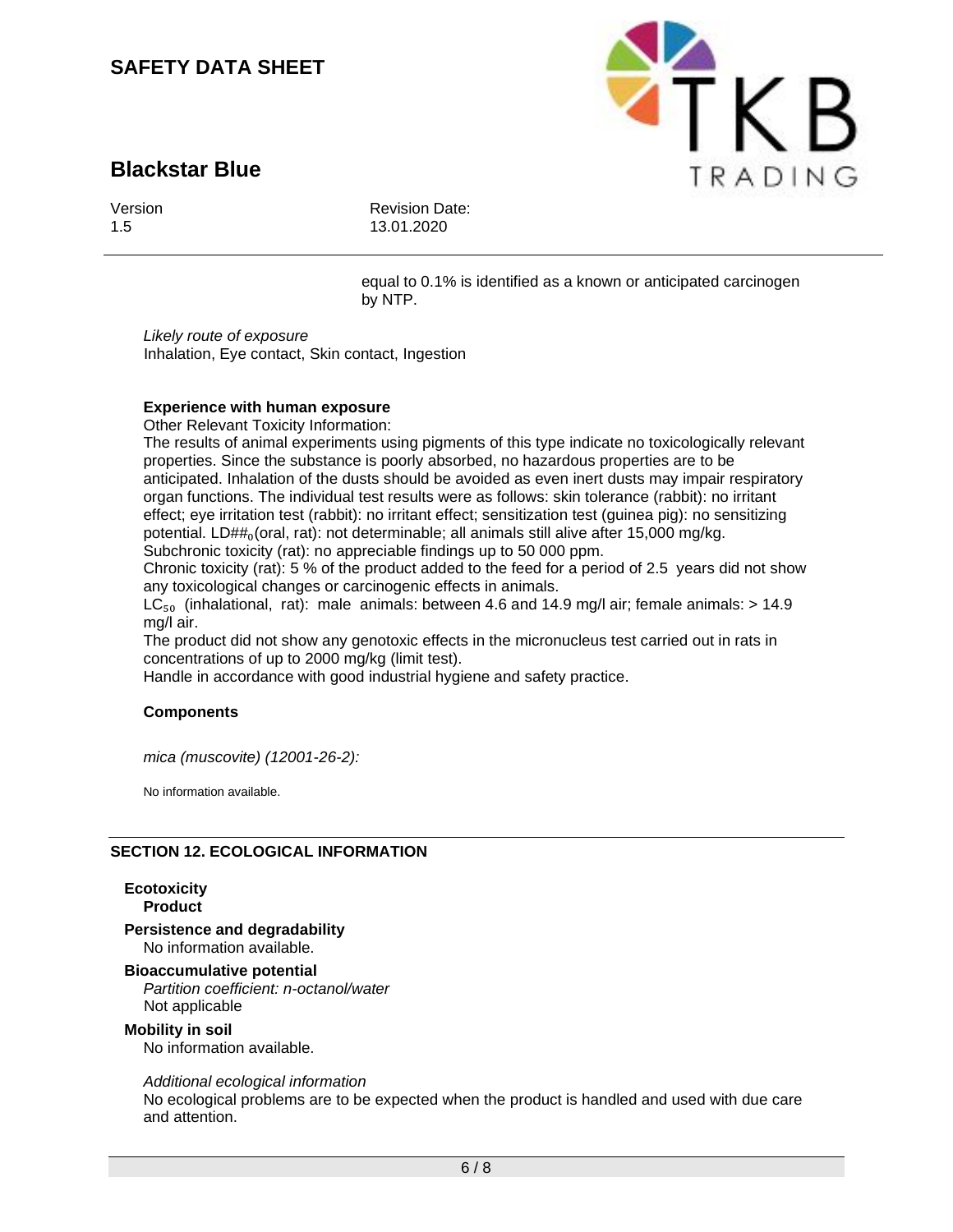# **Blackstar Blue**

Version 1.5

Revision Date: 13.01.2020

# **Components**

*mica (muscovite) (12001-26-2):*

No information available.

# **SECTION 13. DISPOSAL CONSIDERATIONS**

Product Waste : Waste material must be disposed of in accordance with national and local regulations. Leave chemicals in original containers. No mixing with other waste. Handle uncleaned containers like the product itself.

# **SECTION 14. TRANSPORT INFORMATION**

Not classified as dangerous in the meaning of transport regulations.

# **SECTION 15. REGULATORY INFORMATION**

# **EPCRA - Emergency Planning and Community Right-to-Know**

### **CERCLA Reportable Quantity**

This material does not contain any components with a CERCLA RQ.

# **SARA 304 Extremely Hazardous Substances Reportable Quantity**

This material does not contain any components with a section 304 EHS RQ.

# **SARA 302**

No chemicals in this material are subject to the reporting requirements of SARA Title III, Section 302.

### **SARA 313**

This material does not contain any chemical components with known CAS numbers that exceed the threshold (De Minimis) reporting levels established by SARA Title III, Section 313.

### **Clean Air Act**

This product neither contains, nor was manufactured with a Class I or Class II ODS as defined by the U.S. Clean Air Act Section 602 (40 CFR 82, Subpt. A, App.A + B).

This product does not contain any hazardous air pollutants (HAP), as defined by the U.S. Clean Air Act Section 112 (40 CFR 61).

This product does not contain any chemicals listed under the U.S. Clean Air Act Section 112(r) for Accidental Release Prevention (40 CFR 68.130, Subpart F).

This product does not contain any chemicals listed under the U.S. Clean Air Act Section 111 SOCMI Intermediate or Final VOC's (40 CFR 60.489).